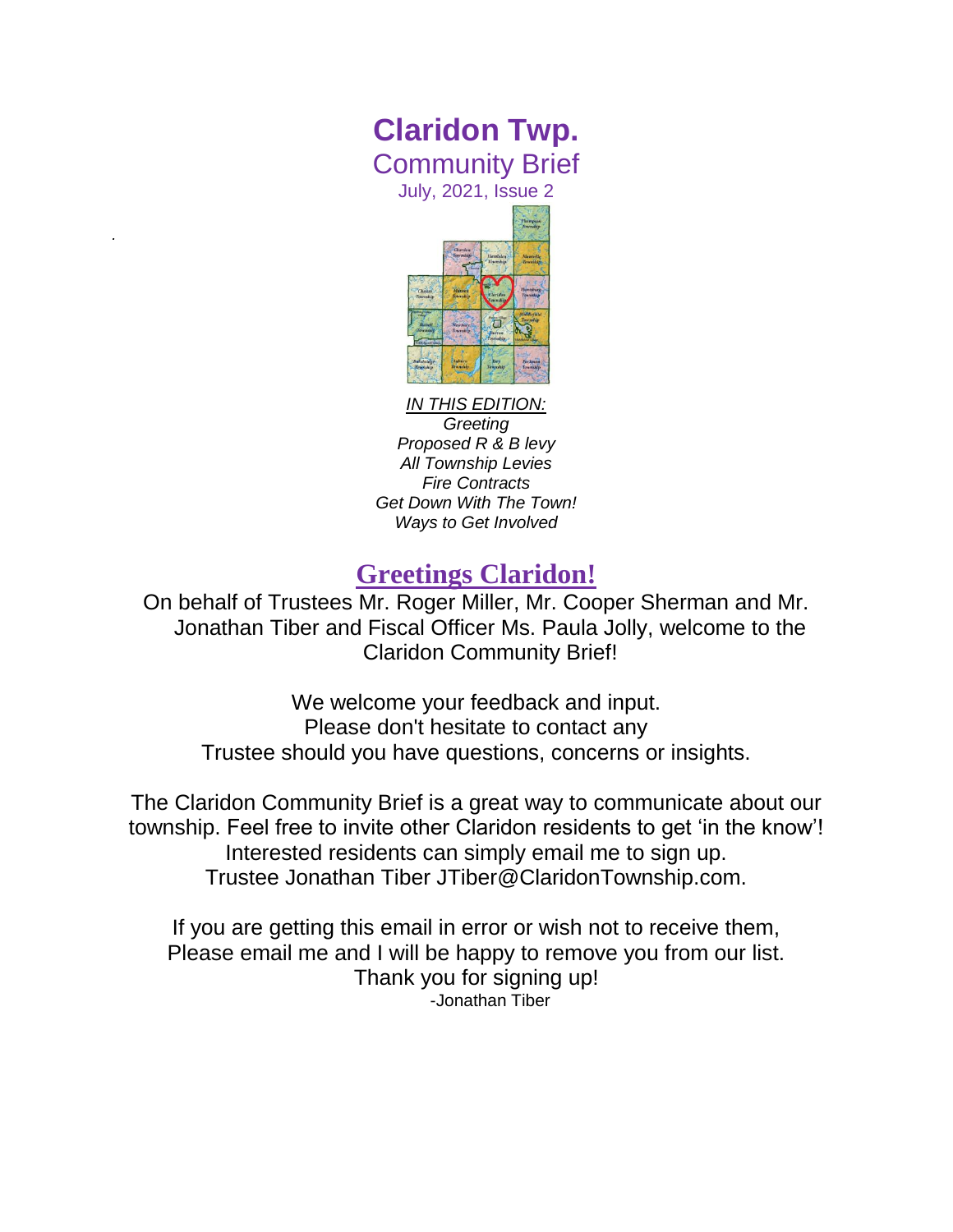# **Proposed R & B Levy and Other Levies Collected**

Your current Board of Trustees are not in favor of asking residents for revenue via tax levies. We believe a municipality should only receive what is needed to reasonably maintain our roads, cemeteries, parks and buildings.

For this reason, we've worked diligently to reduce expenditures and hold off on proposing a road levy as long as possible. We are proud of the fact that of the 16 Townships in Geauga County, Claridon easily ranks last in tax levy revenue when it comes to Township maintenance. It is a testament to the current board, previous boards and you, the resident. We have stayed within our means however, the time has come where we can no longer afford to maintain our roads based on 1992 costs. That was the last and only time a road levy was passed. The levy collects approximately \$85,000 annually and was based on the cost of doing business in 1992. It is easy to recognize how dramatically the costs of goods and labor have increased in the last 30 years.

We have worked for more than 3 years to cut expenses and devise better efficiency through the initiatives below:

- Switching internet and phone carriers
- Eliminating unnecessary phone lines
- Changing disposable waste carriers
- Eliminating the IT position (trustees now handle that themselves
- All cemetery gravestone restoration in is done in house through our maintenance department
- Seeking grant money
- Creating maintenance efficiency strategies and standards
- Transferring maintenance, material and labor of our baseball/softball fields to the leagues that utilize them
- And much more

The Claridon Board of Trustees, after being advised, determined our current tax revenue is insufficient to provide an adequate amount for the necessary requirements of our Township roads and find it necessary to propose a new levy for the purpose of maintaining our aging roads.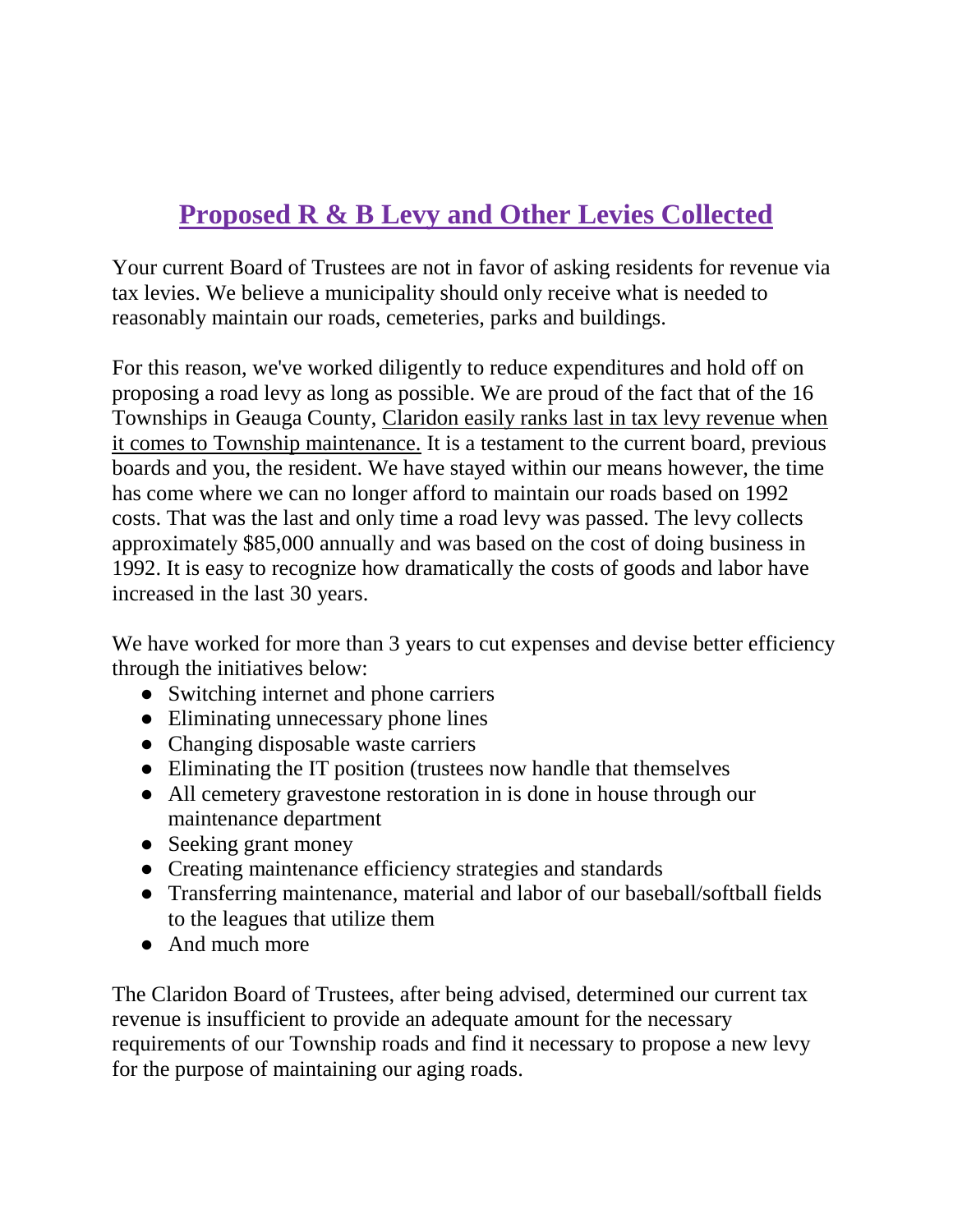The proposed levy is a 5-year, 1.76 mill levy which will collect, presuming a 95% collection rate, \$132,911 annually. It will cost approximately \$61 per \$100,000 property value. The Township was counseled to make this levy continuous; however, your current board of Trustees do not generally believe in 'forever' taxes. Initiating a 5-year levy allows residents to hold the board accountable for how they spend this revenue. If the board is spending the revenue wisely and diligently, you, the resident, may approve it again in 5 years. If the board is spending the revenue unwisely, you, the resident, hold the power to say 'no' in 5 years. This creates transparency and gives residents the opportunity to give the Trustees a chance to see how they spend these much needed funds.

### **HOW DID WE DETERMINE THE LEVY AMOUNT?**

Claridon voters passed a 5-year, 2.3 mill Fire Levy in 2018. This was necessary to cover costs of our township fire/EMS contracts which increased by about 5% per year. On the same ballot, voters renewed an existing 2012 Fire Levy and made it continuous in order to forever preserve a 12% State Credit for homeowners which means the State of Ohio pays 12% of your share of the 2012 Fire Levy.

The Trustees, not knowing if voters would renew the 2012 levy, made sure the new 2018 Fire levy amount covered the cost of the 2012 Fire Levy. The Trustees said if the voters pass both the new 2018 Fire Levy AND renew the 2012 Fire Levy (in order to preserve the 12% state credit), they would reduce the collection of the 2018 Fire Levy and only collect what was necessary. The Trustees followed through on that promise and reduced collection of the 2018 Fire Levy from 2.3 mill to .54 mill. lowering the levy by 1.76 mill. That's why the current proposed Road & Bridge Levy is 1.76 mill.

The Township will still be under the standard collection rate of revenue per mile of roads (Claridon has 14.25 miles of roads), however, we have determined we can still reasonably maintain our roads nonetheless. This proposal will be on the ballot this upcoming November.

If you have any questions or would like further explanation, please don't hesitate to call Trustee Jonathan Tiber. His number is on the Township website.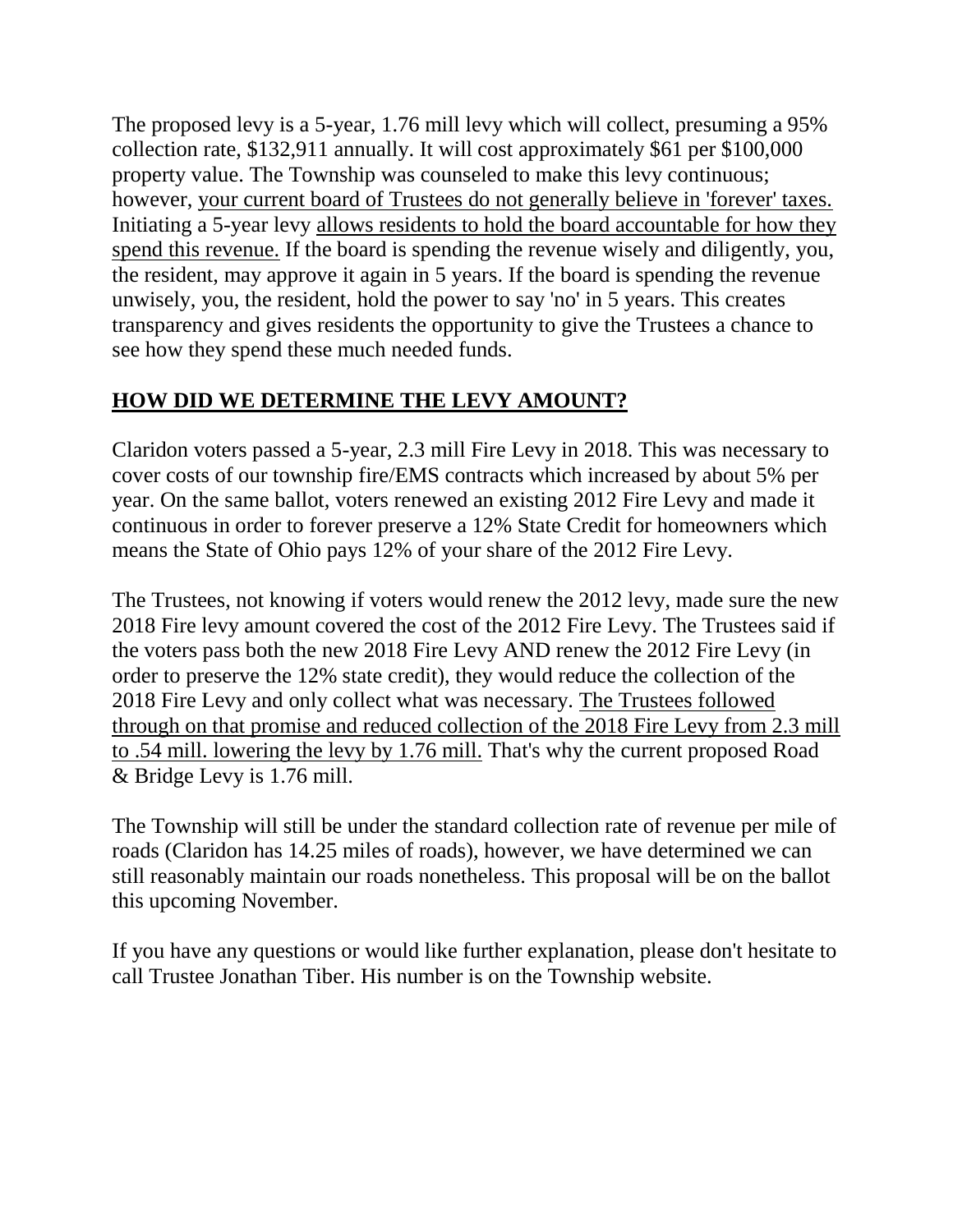## **ALL TOWNSHIP LEVIES COLLECTED FROM RESIDENTS:**

The Township collects on four levies. Three levies are for Fire & EMS coverage and only one for roads. The three levies simply cover Fire & EMS coverage provided by both Chardon and Burton Fire departments. You will notice the broad difference between what we collect in levies for Township maintenance versus Fire & EMS coverage.

#### **2.4 mill** continuous Road Levy passed in 1992

\$84,866 at 95% collection rate. \$89,333 at 100% collection rate.

#### **2.0 mill** 5-year Fire Levy originally passed in 2005

\$139,879 at 95% collection rate \$147,241 at 100% collection rate

#### **1.75 mill** continuous Fire Levy passed in 2012.

\$138,369 at 95% collection rate. \$145,651 at 100% collection rate

## **2.3 mill** 5-year Fire levy **reduced to .54 mill** originally passed in 2018 \$42,802 at 95% collection rate

\$45,055 at 100% collection rate

| Total sum collected for Fire/EMS levies: | 95% collection<br>100% collection | \$321,050<br>\$337,947 |
|------------------------------------------|-----------------------------------|------------------------|
| Total sum collected for road levies:     | 95% collection<br>100% collection | \$84,866<br>\$89,333   |
| Total sum collected for all levies:      | 95% collection<br>100% collection | \$405,916<br>\$427,280 |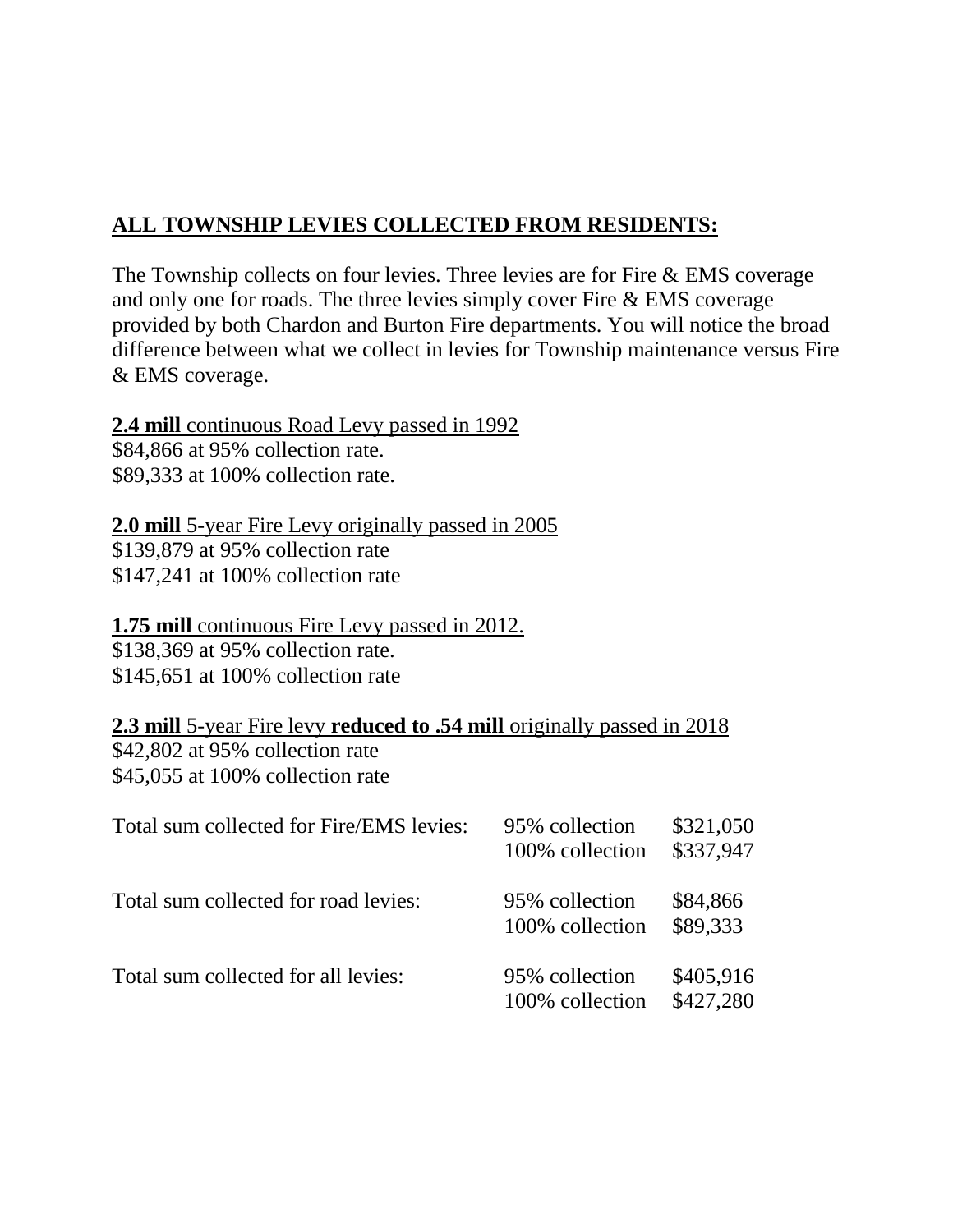## **OUR FIRE/EMS CONTRACTS**

The current contracts we have with Chardon Fire Department (which covers about 60% of the Township) and Burton Fire Department (which covers about 40% of the Township) are due to expire December 31, 2021. Below are Claridon's cost of the current contracts (rounded to the nearest dollar):

| Year                       | <b>Chardon Fire</b> | <b>Burton Fire</b> | Total         |
|----------------------------|---------------------|--------------------|---------------|
| 2019:                      | \$262,168           | \$113,599          | \$375,767     |
| <b>EMS</b> reimbursements: | $-$ \$ 41,764       | $-$ \$ 0           | $-$ \$41,764  |
| Sum:                       | \$220,404           | \$113,599          | \$334,003     |
| Year                       | <b>Chardon Fire</b> | <b>Burton Fire</b> | Total         |
| 2020                       | \$273,352           | \$121,273          | \$394,625     |
| <b>EMS</b> Reimbursements: | $-$ \$24,400        | $-$ \$ 0           | $-$ \$ 24,400 |
| Sum:                       | \$248,952           | \$121,273          | \$370,000     |
| Year                       | <b>Chardon Fire</b> | <b>Burton Fire</b> | Total         |
| 2021                       | \$284,198           | \$127,337          | \$411,535     |
| <b>EMS</b> Reimbursements: | $-$ \$21,121        | $-$ \$ 0           | $-$ \$ 21,121 |
| Sum:                       | \$263,077           | \$127,337          | \$390,414     |

Below are the **proposed contract costs** from the fire departments. Chardon Fire is very transparent when presenting their numbers. Chief Gasper and his staff always provide the 'why' via graphs, charts and projections. Year one is a decrease, years two and three represent a near 5% increase. Regardless, the below costs are **PROPOSED**.

As you will see, Burton Fire has not submitted their proposed contract costs. We anticipate they will ask for up to a 62% increase. Please contact Trustee Cooper Sherman or Jonathan Tiber if you have any questions, concerns, insights or thoughts regarding these proposed costs.

| Year | <b>Chardon Fire</b> | <b>Burton Fire</b> | Total |
|------|---------------------|--------------------|-------|
| 2022 | \$280,703           | N/A                | N/A   |
| 2023 | \$294,637           | N/A                | N/A   |
| 2024 | \$309,239           | N/A                | N/A   |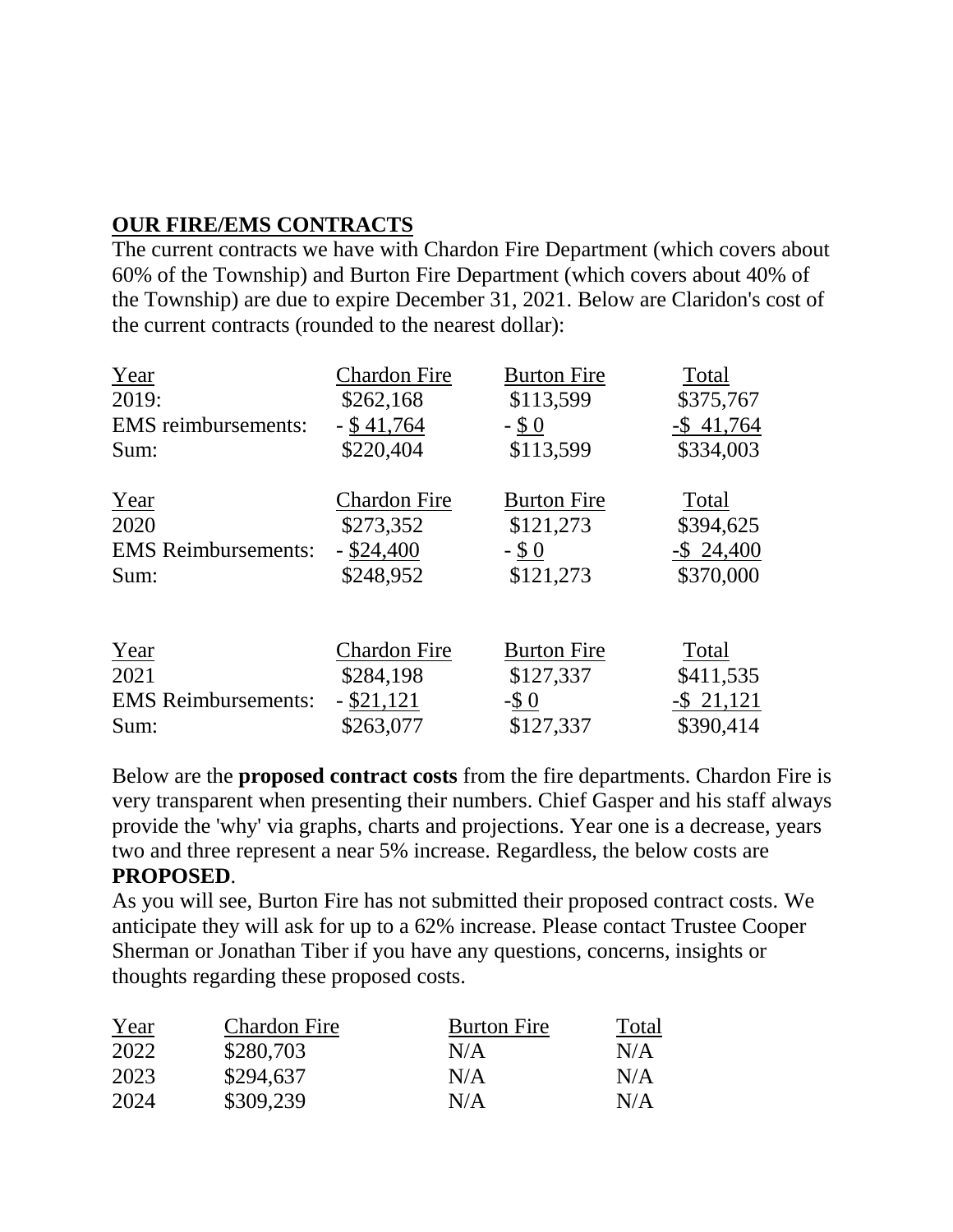# **'GET DOWN WITH THE TOWN'!**



Our first annual 'Get Down With The Town' community gathering Sunday evening, August 1 from 5:00p to 8:00p Claridon Recreation Park on 608 (across from Stillwell Road). Join us for an evening of fun and music!

We are thrilled to be partnering with Claridon Community Helps for this event. Come enjoy the music, food truck, games, Claridon history and give-a-ways. The entire Claridon team is looking forward to seeing our community there!

The underlying purpose for this event is to bring Claridon closer together.